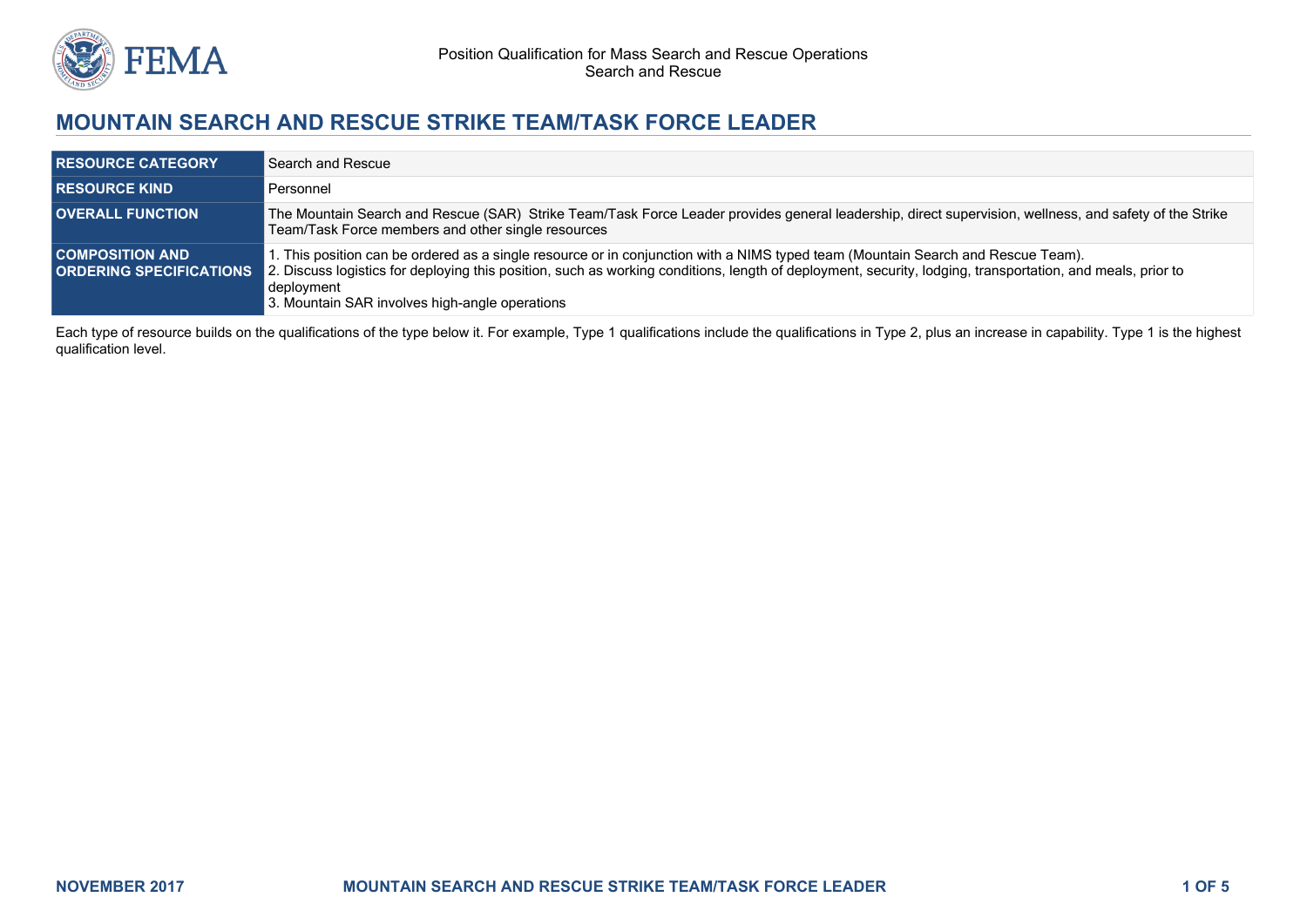

### Position Qualification for Mass Search and Rescue Operations Search and Rescue

| <b>COMPONENT</b>   | SINGLE TYPE                                                                                                                                                                                                                                                                                                                                                                                                                                                                                                                                                                                                                                                                                                                                                                                                                                                                                                                                                                                                                                                                                                                                                                                                                                                                                                                                                                                                                                                                                                                                                                                                                                                                                                                                                                                                                                                                                                                                                                                                                                                                                                                                                                                                                                                                                                                                                                           | <b>NOTES</b>                                                                                                                                                                                                                                                                               |
|--------------------|---------------------------------------------------------------------------------------------------------------------------------------------------------------------------------------------------------------------------------------------------------------------------------------------------------------------------------------------------------------------------------------------------------------------------------------------------------------------------------------------------------------------------------------------------------------------------------------------------------------------------------------------------------------------------------------------------------------------------------------------------------------------------------------------------------------------------------------------------------------------------------------------------------------------------------------------------------------------------------------------------------------------------------------------------------------------------------------------------------------------------------------------------------------------------------------------------------------------------------------------------------------------------------------------------------------------------------------------------------------------------------------------------------------------------------------------------------------------------------------------------------------------------------------------------------------------------------------------------------------------------------------------------------------------------------------------------------------------------------------------------------------------------------------------------------------------------------------------------------------------------------------------------------------------------------------------------------------------------------------------------------------------------------------------------------------------------------------------------------------------------------------------------------------------------------------------------------------------------------------------------------------------------------------------------------------------------------------------------------------------------------------|--------------------------------------------------------------------------------------------------------------------------------------------------------------------------------------------------------------------------------------------------------------------------------------------|
| <b>DESCRIPTION</b> | The National Incident Management System (NIMS) Mountain SAR Type 1 Strike<br>Team/Task Force Leader:<br>1. Provides general leadership, direct supervision, wellness, and safety of the Strike<br>Team/Task Force members and other single resources in:<br>a. Low Mountain environments: Tracts of land characterized by steep slopes and<br>moderate variations in elevation that require the ability to negotiate routes rated as<br>Yosemite Decimal System (YDS) classes 1-4 and occasionally class 5, where steep<br>to vertical rock, steep forested or brush-covered terrain, talus slopes, boulder fields,<br>and possibly occasional snow and ice obstacles limits travel, which includes city and<br>county (urban or suburban) parks<br>b. Mountain environments: Tract of land characterized by steep slopes and great<br>variations in elevation, that requires the ability to negotiate routes rated Yosemite<br>Decimal System (YDS) class 2-4, and occasionally class 5, and where steep to<br>vertical rock, steep forested or brush-covered terrain, talus slopes, boulder fields,<br>and occasional snow and ice obstacles limit travel<br>c. Alpine environments: Mountainous terrain, typically above tree line, that requires<br>the ability to negotiate routes rated YDS class 2-5, and where any combination of<br>altitude, extreme weather, extensive exposure to snow/ice obstacles, avalanche<br>risk, and crevasses affect travel; in general, the alpine environment includes all<br>mountainous terrain above 3,500 meters<br>2. Oversees:<br>a. Safety of self and team members<br>b. Basic medical care of self, team members, and survivors<br>c. Simple decontamination of self and team members<br>d. Basic ground support capability for helicopter operations<br>3. Implements assigned portion of the Incident Action Plan (IAP)<br>4. Reports on the progress of operations and status of resources<br>5. Evaluates the need for and requests additional resources<br>6. Coordinates with ground vehicles, watercraft, and aircraft for support,<br>transportation, and evacuation<br>7. Operates in environments with and without infrastructure, including those affected<br>by disasters and terrorism; with compromised access to roadways, utilities, and<br>transportation; and with limited availability of shelter, food, and water | Not Specified                                                                                                                                                                                                                                                                              |
| <b>EDUCATION</b>   | Not Specified                                                                                                                                                                                                                                                                                                                                                                                                                                                                                                                                                                                                                                                                                                                                                                                                                                                                                                                                                                                                                                                                                                                                                                                                                                                                                                                                                                                                                                                                                                                                                                                                                                                                                                                                                                                                                                                                                                                                                                                                                                                                                                                                                                                                                                                                                                                                                                         | Not Specified                                                                                                                                                                                                                                                                              |
| <b>TRAINING</b>    | Completion of the following:<br>1. All training identified for the NIMS Type 1 Strike Team/Task Force Leader<br>2. All training identified for the NIMS Type 1 Mountain SAR Team Leader<br>3. Authority Having Jurisdiction (AHJ)-provided search management and planning<br>course<br>4. Training that meets or exceeds the requirements of ASTM International (ASTM)<br>2685, ASTM 3024, and ASTM 3027                                                                                                                                                                                                                                                                                                                                                                                                                                                                                                                                                                                                                                                                                                                                                                                                                                                                                                                                                                                                                                                                                                                                                                                                                                                                                                                                                                                                                                                                                                                                                                                                                                                                                                                                                                                                                                                                                                                                                                              | Land search operations and planning training should be consistent with National<br>Association for Search and Rescue (NASAR): Managing the Lost Person Incident<br>(MLPI), NPS Search Management, U.S. Coast Guard: Inland SAR Planning<br>Course., or AHJ-Determined equivalent training. |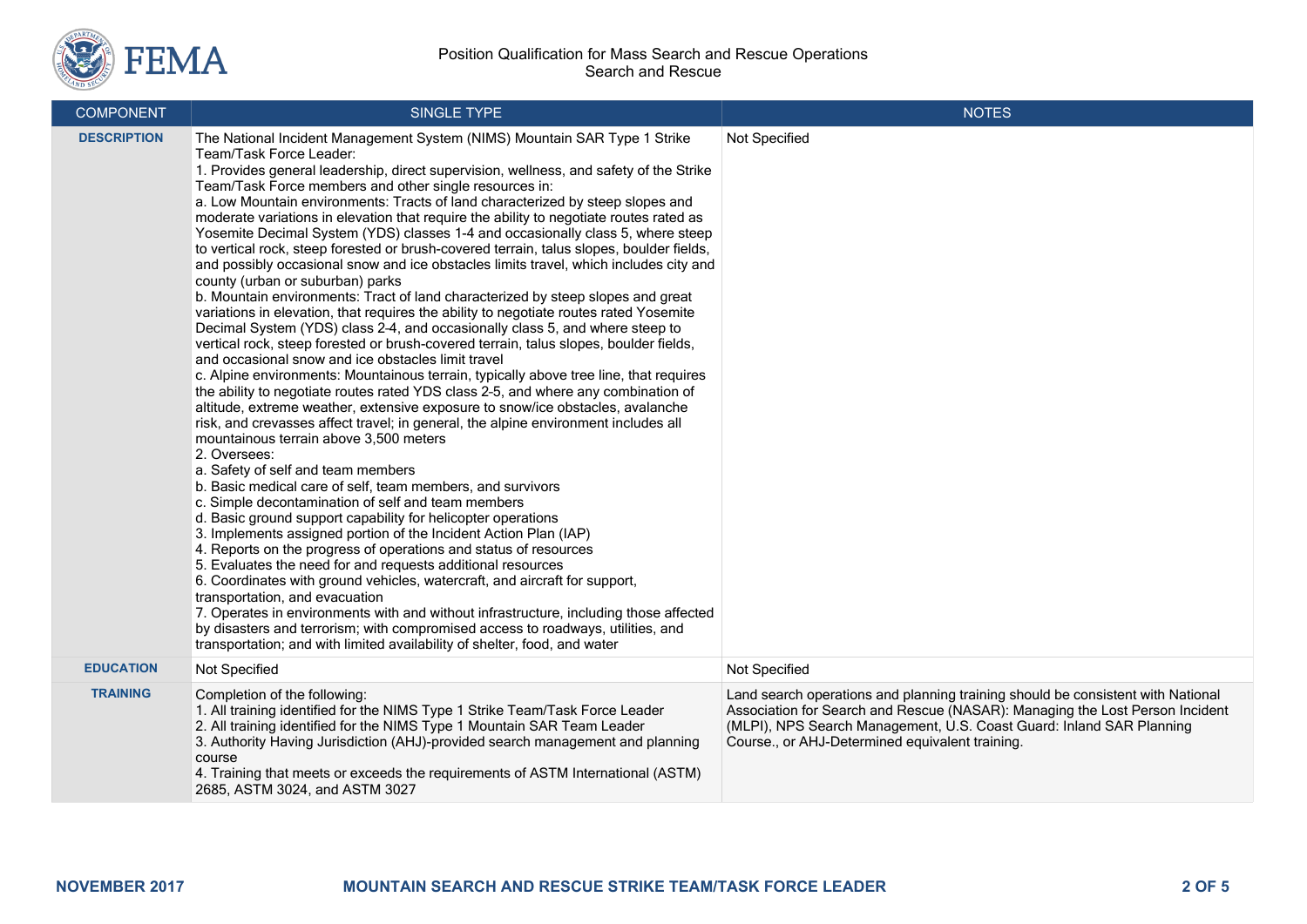

| <b>COMPONENT</b>                          | <b>SINGLE TYPE</b>                                                                                                                                                                                                                                                                                                                                                                                                                                                                                                                                                                                                                                                                                                                                                                                                                                                                                                                                                                                                                                                                                                                                                                                                                                                                                                                                                                                                                                                                                                                                                         | <b>NOTES</b>                                                                                                                                                                                                                                                          |
|-------------------------------------------|----------------------------------------------------------------------------------------------------------------------------------------------------------------------------------------------------------------------------------------------------------------------------------------------------------------------------------------------------------------------------------------------------------------------------------------------------------------------------------------------------------------------------------------------------------------------------------------------------------------------------------------------------------------------------------------------------------------------------------------------------------------------------------------------------------------------------------------------------------------------------------------------------------------------------------------------------------------------------------------------------------------------------------------------------------------------------------------------------------------------------------------------------------------------------------------------------------------------------------------------------------------------------------------------------------------------------------------------------------------------------------------------------------------------------------------------------------------------------------------------------------------------------------------------------------------------------|-----------------------------------------------------------------------------------------------------------------------------------------------------------------------------------------------------------------------------------------------------------------------|
| <b>EXPERIENCE</b>                         | Knowledge, Skills, and Abilities:<br>1. Ability to provide oversight and supervision within a respective area to ensure the<br>team accomplishes objectives for assigned area<br>2. Ability to carry out the following:<br>a. Technical rescue operations<br>b. General standards of technical rescue<br>c. Rope rescue<br>d. Mountain and Alpine SAR<br>3. Ability to oversee inspection and maintenance of personal protective equipment<br>(PPE), tools, devices, and equipment specific to this position<br>4. Knowledge of operations, tactics, strategy, and safety considerations specific to<br>the exercise, planned event or incident<br>5. Knowledge of the Emergency Management Assistance Compact (EMAC)<br>deployment process<br>6. Knowledge of alpine and mountain SAR and associated hazards<br>7. Knowledge of the capabilities of canine search for low mountain, mountain, and<br>alpine environments<br>8. Understanding of SAR procedures in the low mountain, mountain and alpine<br>environments during day and night operations<br>Experience:<br>1. Completion of Position Task Book (PTB) for the NIMS Type 1 Mountain Strike<br>Team/Task Force Leader, NIMS Type 1 Mountain SAR Team Leader, and NIMS<br>Type 1 Mountain SAR Technician positions, or equivalent AHJ documentation for<br>each position<br>2. Demonstrating multiple casualty and multiple asset scene management and<br>dynamic assessment of risk<br>3. Identifying hazards, including potential operating environments<br>4. AHJ-determined incident management experience | Not Specified                                                                                                                                                                                                                                                         |
| <b>PHYSICAL/MEDICAL</b><br><b>FITNESS</b> | 1. Arduous<br>2. Meets minimum physical fitness standards, in accordance with the AHJ's Job<br>Related Physical Ability Test (JRPAT)<br>3. Maintains AHJ-determined medical fitness suitable for the environment and job<br>requirements<br>4. Maintains immunizations in accordance with the US Department of Health and<br>Human Services Centers for Disease Control's recommended adult immunization<br>schedule for the United States of America                                                                                                                                                                                                                                                                                                                                                                                                                                                                                                                                                                                                                                                                                                                                                                                                                                                                                                                                                                                                                                                                                                                      | The NIMS Guideline for the National Qualification System (NQS) defines<br>Physical/Medical Fitness levels for NIMS positions.                                                                                                                                         |
| <b>CURRENCY</b>                           | 1. Functions in this position during an operational incident, planned event, exercise,<br>drill, or simulation at least once every three years<br>2. Background checks as applicable law permits or requires<br>3. This position maintains currency for the NIMS Type 1 Mountain SAR Team<br>Leader and NIMS Type 1 Mountain SAR Technician positions                                                                                                                                                                                                                                                                                                                                                                                                                                                                                                                                                                                                                                                                                                                                                                                                                                                                                                                                                                                                                                                                                                                                                                                                                      | Provider must carry out and use any background checks as applicable law specifies.<br>This may include a background check completed within past 12 months; sex-<br>offender registry check; and a local, state, and a local, state, and national criminal<br>history. |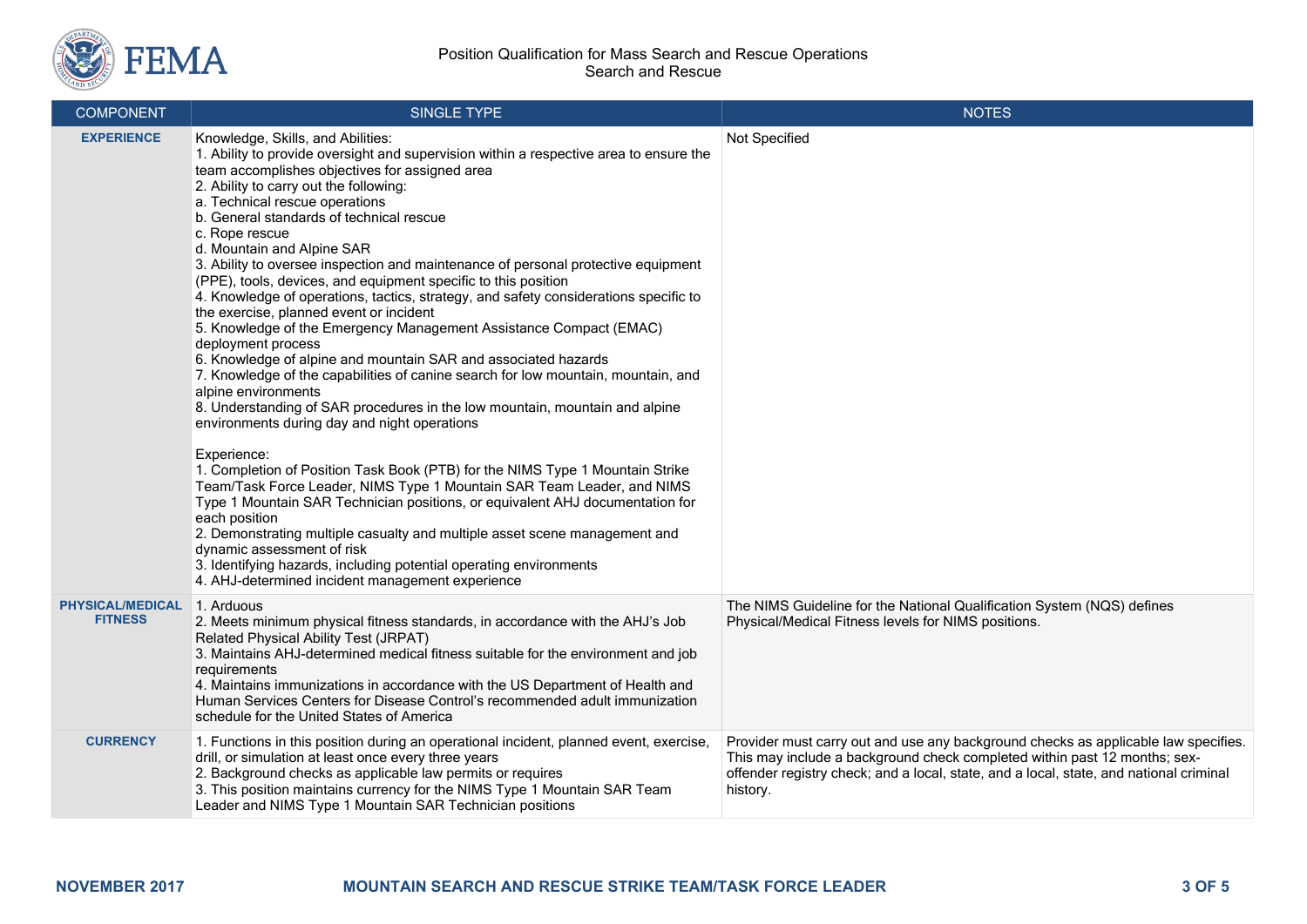

#### Position Qualification for Mass Search and Rescue Operations Search and Rescue

| <b>COMPONENT</b>                                                                                          | <b>SINGLE TYPE</b> | <b>NOTES</b>  |
|-----------------------------------------------------------------------------------------------------------|--------------------|---------------|
| <b>PROFESSIONAL AND Not Specified</b><br><b>TECHNICAL</b><br><b>LICENSES AND</b><br><b>CERTIFICATIONS</b> |                    | Not Specified |